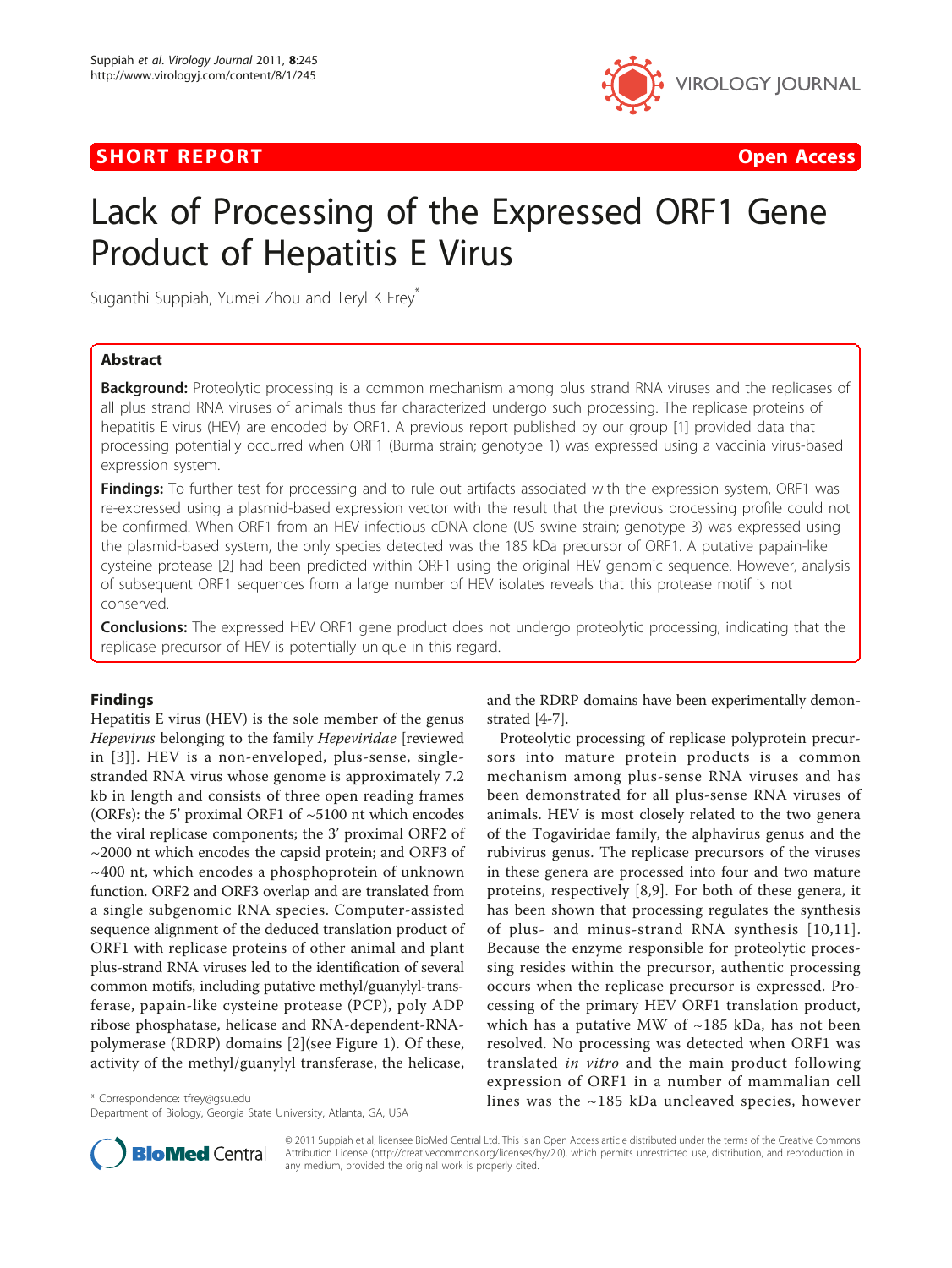<span id="page-1-0"></span>

ORF1 of HEV is shown schematically as a box containing a number of motifs identified by computer-assisted homology searching [[2](#page-3-0)]. The motifs are: methyl/guanylyl transferase (M), Y domain (unknown function), papain-like cysteine protease (PCP?, the presence of which is tested in this study), proline rich region (P), X domain (poly ADP ribose phosphatase), helicase (H) and RNA-dependent RNA polymerase domain (R). For expression, ORF1 was amplified from pTM1HEV, a plasmid used to express ORF1 of the Burma strain of HEV (genotype 1) in our earlier study [[1](#page-3-0)], and pSHEV3, an infectious cDNA clone of the swine US strain of HEV (genotype 3)[\[14\]](#page-3-0)(obtained from X.J. Meng), by PCR using primers that added a FLAG epitope at the N-terminus and an HA-epitope at the C-terminus of the ORF. The multiple sequence alignment consists of the putative PCP of representative members of the four HEV genotypes (Genotype 1, Burma strain M73218; Genotype 2, Mexico strain M74506; Genotype 3, swine US strain AF082843; Genotype 4, China T1 strain AJ272108). An alignment of 135 HEV ORF1 from HEV genomic sequences available on GenBank revealed that the putative cysteine catalytic residue (C483, boxed) is conserved while the putative catalytic histidine residue (H590, boxed) is present in genotype 1 sequences, but is not conserved in the other genotypes. It should be noted that the catalytic cysteine and histidine residues of the PCP in the NS-ORF of rubella virus are conserved in all eight rubella virus genotypes (Yumei Zhou, unpublished data).

putative processing products were detected [[1](#page-3-0),[12\]](#page-3-0). Expression of ORF1 by baculovirus in insect cells yielded a putative total of eight cleavages [[13\]](#page-3-0).

With respect to our earlier study, vaccinia virus-based expression of ORF1 derived from the human Burma strain of HEV (genotype 1) revealed the presence of putative N- and C-terminal products of 78 kDa and 107 kDa as well as the 185 kDa uncleaved species [[1\]](#page-3-0). However, mutation of the putative catalytic cysteine (C483) of the predicted protease catalytic site within ORF1 did not eliminate these products and thus it could not be ruled out this processing might be due to the expression system employed. Therefore, to begin this follow up study, we tried expression of the Burma strain ORF1 using a protease-free vector, namely a plasmid vector, VR1012 (Vical, Inc., San Diego, CA), in which expression is driven by the human cytomegalovirus (CMV) immediate early promoter. In this construct, ORF1 was tagged at its

N- and C-termini with FLAG and HA epitopes, respectively. This time, the 185 kDa uncleaved product was again the predominant species, however a putative Nterminal product with an apparent molecular weight of 115 kDa was detected with no corresponding putative Cterminal product (data not shown).

It was not clear why putative processing of ORF1 of the Burma strain differed between the two expression systems. However an infectious cDNA clone was never assembled from the Burma strain of HEV and therefore to guard against artifacts due to potential mutations in the ORF1 construct assembled from this strain, we expressed ORF1 from pSHEV3, a cDNA clone of the US swine strain (genotype 3) that was shown to be infectious [[14](#page-3-0)]. ORF1 from pSHEV3 was introduced into the plasmid vector with N-terminal FLAG and C-terminal HA epitope tags, resulting in a construct termed pCMV-SHEV. As shown in Figure [2A](#page-2-0) and [2B,](#page-2-0) expression of the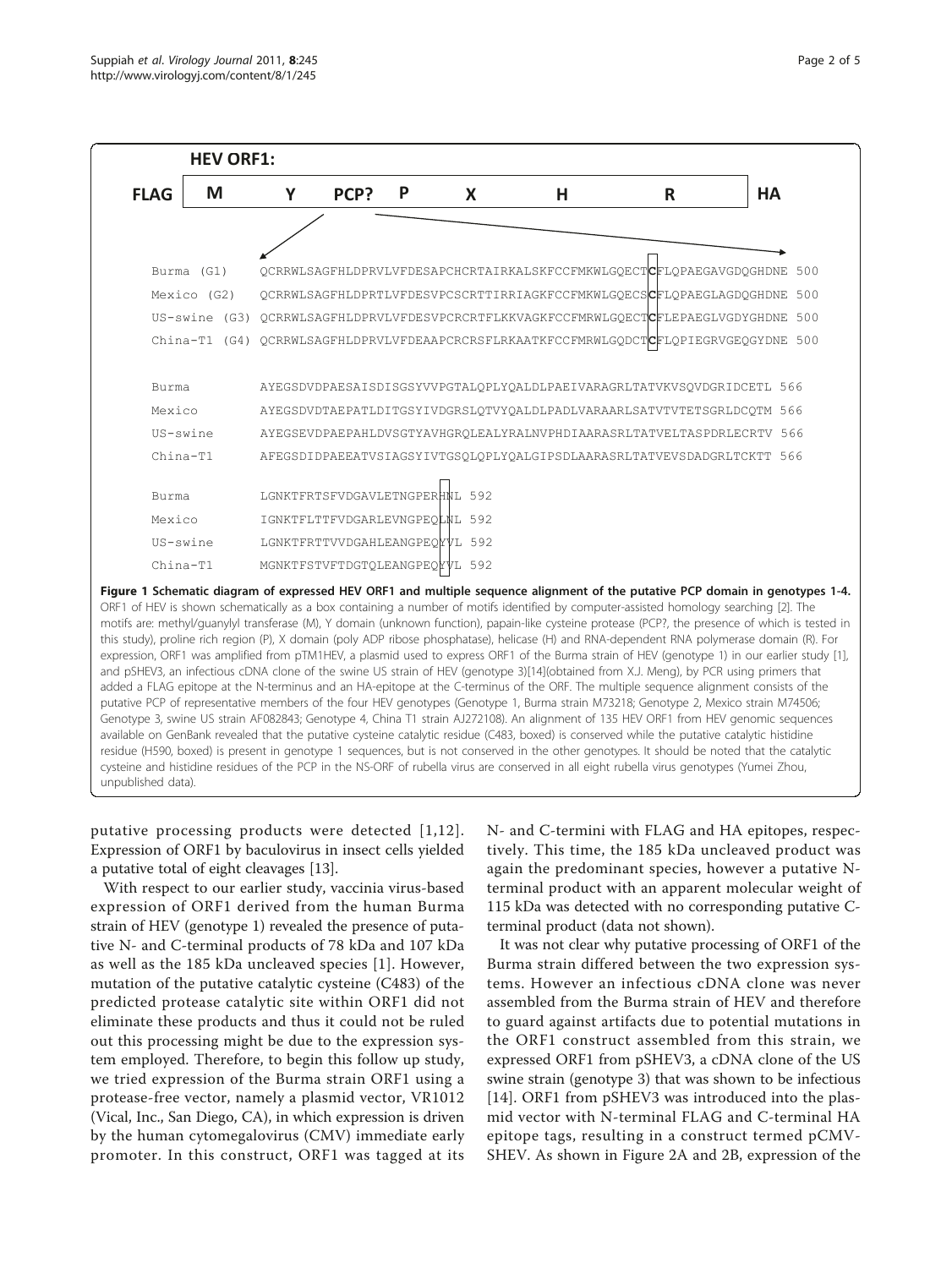<span id="page-2-0"></span>

Figure 2 Expression of US swine HEV ORF1 and rubella virus non-structural ORF. 293T cells were transfected with 5 μg of pCMV-SHEV DNA using Lipofectamine-2000 (as recommended by manufacturer's protocol) and harvested 12, 24, and 48 hours post-transfection. Mock transfected cells were processed similarly as a negative control. The cells were washed twice with PBS and lysed with 1X NP-40 buffer (1% NP-40, 150 mM Nacl, 50 mM Tris-HCl at pH 7.4 and 2 mM EDTA) in the presence of 1X complete mini, EDTA-free protease inhibitors (Roche). The lysates were resolved on 8% SDS-PAGE gels followed by transfer of the contents to nitrocellulose membranes and immunoblotted with for 1 h with anti-FLAG antibody-peroxidase conjugate from Sigma (Panel A) or anti-HA antibody- peroxidase conjugate from Roche (Panel B). Membranes were washed 5 times with 0.05% T-TBS (0.5 ml Tween-20 in 1 L 1X TBS [20 mM Tris-HCl at pH 7.5 and 175 mM NaCl]). The peroxidase was detected using BM Blue POD substrate (Roche). Lane1: Broad range molecular weight standard marker (Mr's in kDa given on left margin); Lane2: Mock transfected cells; Lanes 3-5: pCMV-SHEV-transfected cells harvested at 12, 24, and 48 hrs post-transfection (the 185 kDa ORF1 translation product is denoted on the right margin). As a control, the nonstructural protein ORF (NS-ORF) of rubella virus was amplified from Robo502, an infectious cDNA clone (18), by PCR using primers that added a FLAG epitope at the N-terminus and an HA-epitope at the Cterminus of the ORF and cloned into VR1012 plasmid vector; the resulting construct was termed pCMV-NS-ORF. 293T cells were transfected with 5 μg of pCMV-NS-ORF DNA using Lipofectamine-2000 (as recommended by manufacturer's protocol) and harvested 24 and 48 hours posttransfection. Mock transfected cells were processed similarly as a negative control. Western blotting and probing of lysates was done as described in the legend to Figure 2. Lane 1: Broad range molecular weight standard marker (M<sub>i</sub>'s in kDa given on left margin); Lane 2: Mock transfected cells; Lanes 3-4: pCMV-NS-ORF-transfected cells harvested at 24 and 48 hrs post-transfection. The 240 kDa precursor and the P150 (Nterminal) and P90 (C-terminal) products are denoted in the right margin.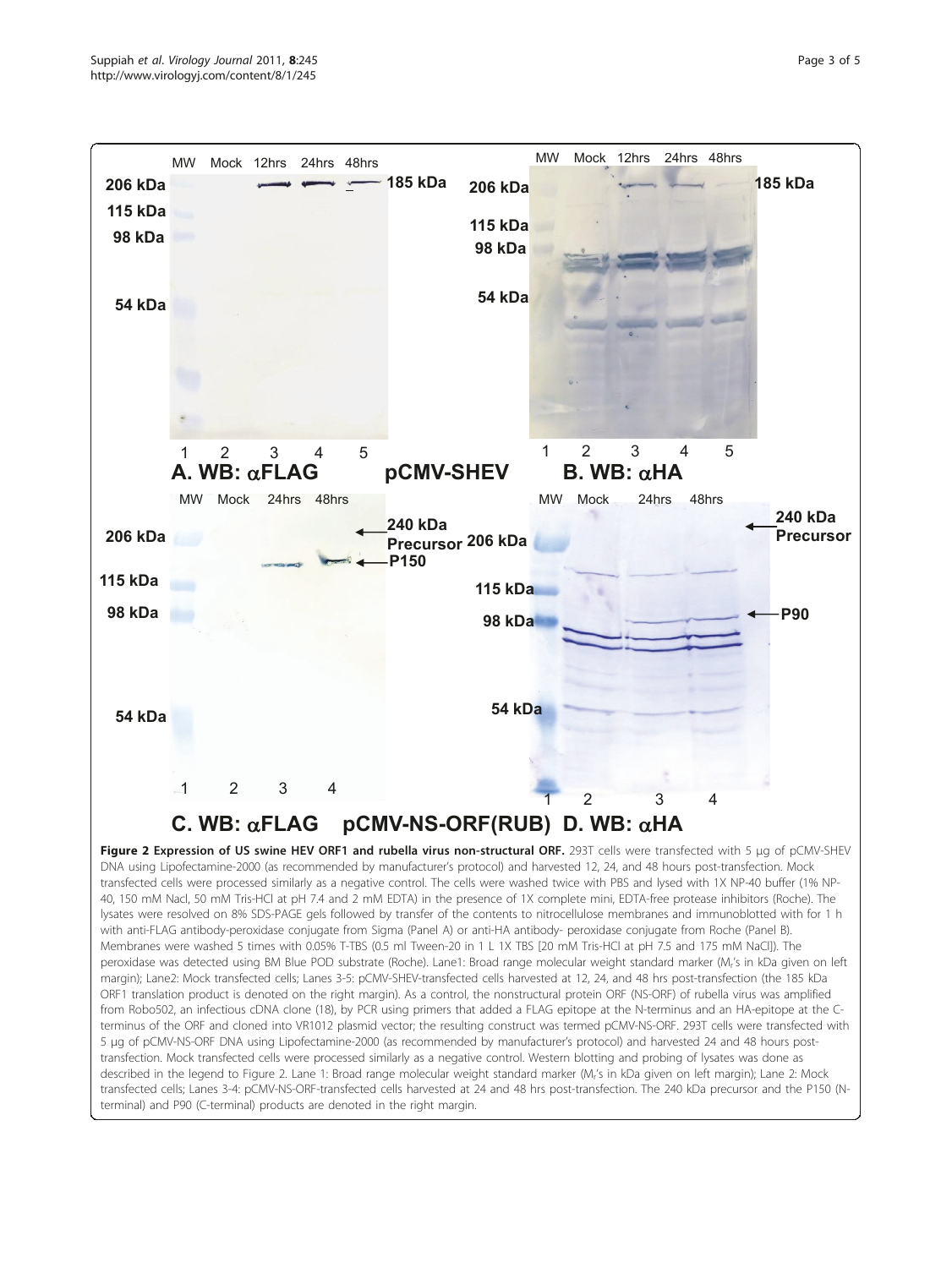<span id="page-3-0"></span>185 kDa product was detected with both anti-FLAG and anti-HA antibody but no other ORF1-specific products were apparent (background bands of ~95, 90, and 55 kDa were detected by the anti-HA antibody).

As a positive control to determine if processing of a virus nonstructural replicase protein precursor could be detected using this expression system, the rubella virus nonstructural protein ORF (which corresponds to ORF1 of HEV) from an infectious cDNA clone of rubella virus [[15](#page-4-0)] was also provided with N-terminal FLAG and Cterminal HA tags and cloned into the VR1012 vector, yielding a construct termed pCMV-NS-ORF. As shown in Figure [2C](#page-2-0) and [2D](#page-2-0), when this construct was expressed, the N-terminal P150 protein was detected with anti-FLAG antibody and the C-terminal P90 protein was detected with anti-HA antibody. No 240 kDa precursor product was detected with either antibody, indicating that processing was complete.

Taken together, there is no consistent evidence that the HEV ORF1 primary translation product undergoes proteolytic processing. Expressed ORF1 from an Indian strain of HEV (genotype 1) and US swine strain (genotype 3) exhibited no processing while potential processing products of the ORF1 of the human Burma strain (genotype 1) were not consistent between different expression systems and therefore are likely artifactual [1,12]. ORF1 of the Indian strain underwent a complex processing scheme when in expressed by baculovirus in insect cells [13], but it must be considered that insects are not the natural hosts for HEV. HEV in vitro genomic and replicon (constructs in which the structural proteins are replaced with reporter genes) RNA transcripts that are infectious in both cell culture and animals have been available for several years [14[,16-20\]](#page-4-0). Despite the potential of these systems to resolve whether ORF1 processing occurs during replication, convincing evidence one way or the other has yet to be reported. Thus, HEV potentially is unique among plussense RNA viruses of animals in the feature of lacking proteolytic processing of its replicase precursor. In this regard, the catalytic residues of the putative PCP that was postulated to mediate processing of ORF1 were predicted on the basis of the original HEV sequence (genotype 1 Burma strain)[2]. Since that time, numerous additional sequences of HEV have been reported and four genotypes have been distinguished. A search of GenBank yielded 135 complete genomic sequences of HEV and alignment of ORF1 from these sequences revealed that while the putative catalytic cysteine residue (C483) of the predicted PCP is conserved across these sequences, the putative catalytic histidine residue is not (Figure [1\)](#page-1-0). In fact the residue at position 590 of ORF1 is genotype specific: H in genotype 1, L in genotype 2, and predominantly Y in genotypes 3 and 4. Additionally, in

the recently described avian HEV the region of ORF1 containing the predicted PCP is not present, consistent with lack of processing of ORF1 [[21](#page-4-0)].

## Author information

The research described in this report was conducted by SS as part of her PhD dissertation. SS is currently a Postdoctoral Fellow in the Department of Pathology, Emory University School of Medicine.

#### Acknowledgements

The research was supported by a grant from NIH (AI21389) to TKF. SS was a Fellow of the Molecular Basis of Disease Area of Focus, Georgia State University.

#### Authors' contributions

SS carried out the research and participated in drafting of the manuscript. YMZ conducted the ORF1 alignments and participated in drafting of the manuscript. TKF, as senior author, advised SS on the research, participated in drafting of the manuscript, and serves as corresponding author. All three authors have read and approved the final manuscript.

#### Competing interests

The authors declare that they have no competing interests.

Received: 22 April 2011 Accepted: 20 May 2011 Published: 20 May 2011

#### References

- 1. Ropp SL, Tam AW, Beames B, Purdy M, Frey TK: [Expression of the hepatitis](http://www.ncbi.nlm.nih.gov/pubmed/10963340?dopt=Abstract) [E virus ORF1.](http://www.ncbi.nlm.nih.gov/pubmed/10963340?dopt=Abstract) Arch Virol 2000, 145:1321-1337.
- Koonin EV, Gorbalenya AE, Purdy MA, Rozanov MN, Reyes GR, Bradley DW: [Computer-assisted assignment of functional domains in the](http://www.ncbi.nlm.nih.gov/pubmed/1518855?dopt=Abstract) [nonstructural polyprotein of hepatitis E virus: delineation of an](http://www.ncbi.nlm.nih.gov/pubmed/1518855?dopt=Abstract) [additional group of positive-strand RNA plant and animal viruses.](http://www.ncbi.nlm.nih.gov/pubmed/1518855?dopt=Abstract) Proc Natl Acad Sci USA 1992, 89:8259-8263.
- 3. Meng XJ: [Recent advances in Hepatitis E virus.](http://www.ncbi.nlm.nih.gov/pubmed/20040046?dopt=Abstract) J Viral Hepat 2010, 17:153-161.
- 4. Karpe YA, Lole KS: RNA 5'[-triphosphatase activity of the hepatitis E virus](http://www.ncbi.nlm.nih.gov/pubmed/20592074?dopt=Abstract) [helicase domain.](http://www.ncbi.nlm.nih.gov/pubmed/20592074?dopt=Abstract) J Virol 2010, 84:9637-9641.
- 5. Karpe YA, Lole KS: NTPase and 5' to 3' [RNA duplex-unwinding activities](http://www.ncbi.nlm.nih.gov/pubmed/20071563?dopt=Abstract) [of the hepatitis E virus helicase domain.](http://www.ncbi.nlm.nih.gov/pubmed/20071563?dopt=Abstract) J Virol 2010, 84:3595-3602.
- 6. Magden J, Takeda N, Li T, Auvinen P, Ahola T, Miyamura T, Merits A, Kaariainen L: [Virus-specific mRNA capping enzyme encoded by hepatitis](http://www.ncbi.nlm.nih.gov/pubmed/11413290?dopt=Abstract) [E virus.](http://www.ncbi.nlm.nih.gov/pubmed/11413290?dopt=Abstract) J Virol 2001, 75:6249-6255.
- 7. Rehman S, Kapur N, Durgapal H, Panda SK: [Subcellular localization of](http://www.ncbi.nlm.nih.gov/pubmed/17904184?dopt=Abstract) [hepatitis E virus \(HEV\) replicase.](http://www.ncbi.nlm.nih.gov/pubmed/17904184?dopt=Abstract) Virology 2008, 370:77-92.
- 8. Collins PL, Fuller FJ, Marcus PI, Hightower LE, Ball LA: [Synthesis and](http://www.ncbi.nlm.nih.gov/pubmed/6920207?dopt=Abstract) [processing of Sindbis virus nonstructural proteins in vitro.](http://www.ncbi.nlm.nih.gov/pubmed/6920207?dopt=Abstract) Virology 1982, 118:363-379.
- 9. Marr LD, Wang CY, Frey TK: [Expression of the rubella virus nonstructural](http://www.ncbi.nlm.nih.gov/pubmed/8291241?dopt=Abstract) [protein ORF and demonstration of proteolytic processing.](http://www.ncbi.nlm.nih.gov/pubmed/8291241?dopt=Abstract) Virology 1994, 198:586-592.
- 10. Liang Y, Gillam S: [Mutational analysis of the rubella virus nonstructural](http://www.ncbi.nlm.nih.gov/pubmed/10799588?dopt=Abstract) [polyprotein and its cleavage products in virus replication and RNA](http://www.ncbi.nlm.nih.gov/pubmed/10799588?dopt=Abstract) [synthesis.](http://www.ncbi.nlm.nih.gov/pubmed/10799588?dopt=Abstract) J Virol 2000, 74:5133-5141.
- 11. Shirako Y, Strauss JH: [Regulation of Sindbis virus RNA replication:](http://www.ncbi.nlm.nih.gov/pubmed/8107248?dopt=Abstract) [uncleaved P123 and nsP4 function in minus-strand RNA synthesis,](http://www.ncbi.nlm.nih.gov/pubmed/8107248?dopt=Abstract) [whereas cleaved products from P123 are required for efficient plus](http://www.ncbi.nlm.nih.gov/pubmed/8107248?dopt=Abstract)[strand RNA synthesis.](http://www.ncbi.nlm.nih.gov/pubmed/8107248?dopt=Abstract) J Virol 1994, 68:1874-1885.
- 12. Ansari IH, Nanda SK, Durgapal H, Agrawal S, Mohanty SK, Gupta D, Jameel S, Panda SK: [Cloning, sequencing, and expression of the hepatitis](http://www.ncbi.nlm.nih.gov/pubmed/10630959?dopt=Abstract) [E virus \(HEV\) nonstructural open reading frame 1 \(ORF1\).](http://www.ncbi.nlm.nih.gov/pubmed/10630959?dopt=Abstract) J Med Virol 2000, 60:275-283.
- 13. Sehgal D, Thomas S, Chakraborty M, Jameel S: [Expression and processing](http://www.ncbi.nlm.nih.gov/pubmed/16725054?dopt=Abstract) [of the Hepatitis E virus ORF1 nonstructural polyprotein.](http://www.ncbi.nlm.nih.gov/pubmed/16725054?dopt=Abstract) Virol J 2006, 3:38.
- 14. Huang YW, Haqshenas G, Kasorndorkbua C, Halbur PG, Emerson SU, Meng XJ: [Capped RNA transcripts of full-length cDNA clones of swine](http://www.ncbi.nlm.nih.gov/pubmed/15650181?dopt=Abstract)